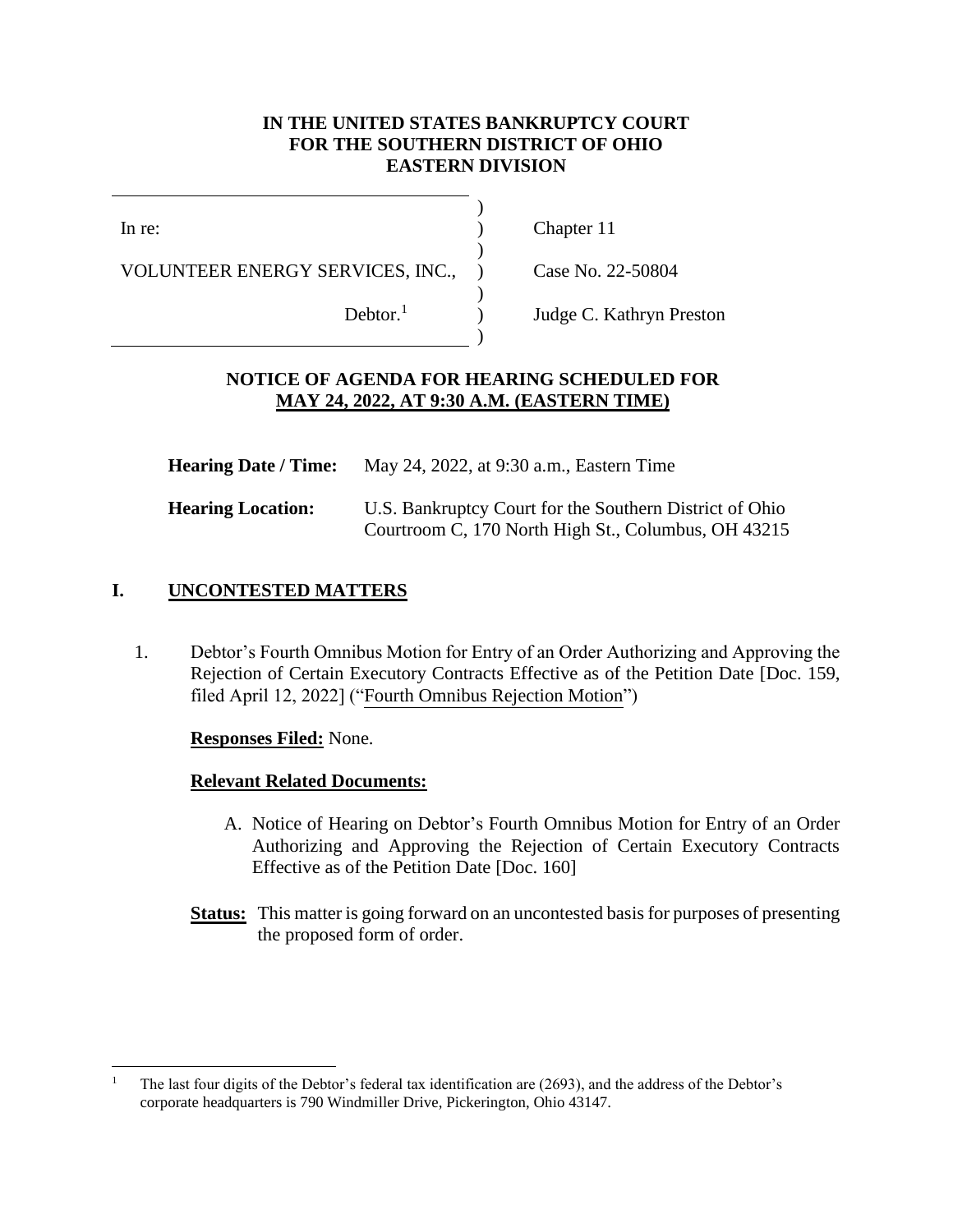2. Debtor's Application for the Entry of an Order Authorizing the Retention and Employment of GlassRatner Advisory & Capital Group LLC dba B. Riley Advisory Services as Financial Advisor to the Debtor and Debtor in Possession Effective as of the Petition Date [Doc. 113, filed April 5, 2022] ("B. Riley Retention Application")

### **Responses Filed:** None.

### **Relevant Related Documents:**

- A. Supplemental Declaration of Thomas Buck in Support of Application for Entry of an Order Authorizing the Retention and Employment of GlassRatner Advisory & Capital Group, LLC dba B. Riley Advisory Services as Financial Advisor to the Debtor and Debtor in Possession Effective on the Date of the Petition [Doc. 203]
- B. Declaration of Todd Sandford in Support of the Application for Entry of an Order Authorizing the Retention and Employment of GlassRatner Advisory & Capital Group, LLC dba B. Riley Advisory Services as Financial Advisor to the Debtor and Debtor in Possession Effective as of the Petition Date [Doc. 206]
- C. Notice of Rescheduled Hearing on Debtor's Application for the Entry of an Order Authorizing the Retention and Employment of GlassRatner Advisory & Capital Group LLC dba B. Riley Advisory Services as Financial Advisor to the Debtor and Debtor in Possession Effective as of the Petition Date [Doc. 269]
- **Status:** The initial hearing on the B. Riley Retention Application was held on April 21, 2022. The B. Riley Retention Application was rescheduled for this hearing pursuant to instructions received from the Court.
- 3. Official Committee of Unsecured Creditors' Application for Entry of an Order Authorizing and Approving the Retention and Employment of Dundon Advisers LLC as Financial Advisor to the Official Committee of Unsecured Creditors Effective as of April 6, 2022 [Doc. 265, filed May 7, 2022] ("Dundon Advisers Retention Application")

#### **Responses Filed:** None.

## **Relevant Related Documents:**

A. Order (A) Scheduling an Expedited Hearing on the Official Committee of Unsecured Creditors of Volunteer Energy Services, Inc. (1) Application for the Entry of an Order Authorizing the Committee to Employ Hahn Loeser & Parks LLP as Counsel Effective as of April 5, 2022, and (2) Application for Entry of an Order Authorizing and Approving the Retention and Employment of Dundon Advisers LLC as Financial Advisor to the Official Committee of Unsecured Creditors Effective as of April 6, 2022; and (B) Approving the Form and Manner of Notice Thereof [Doc. 270]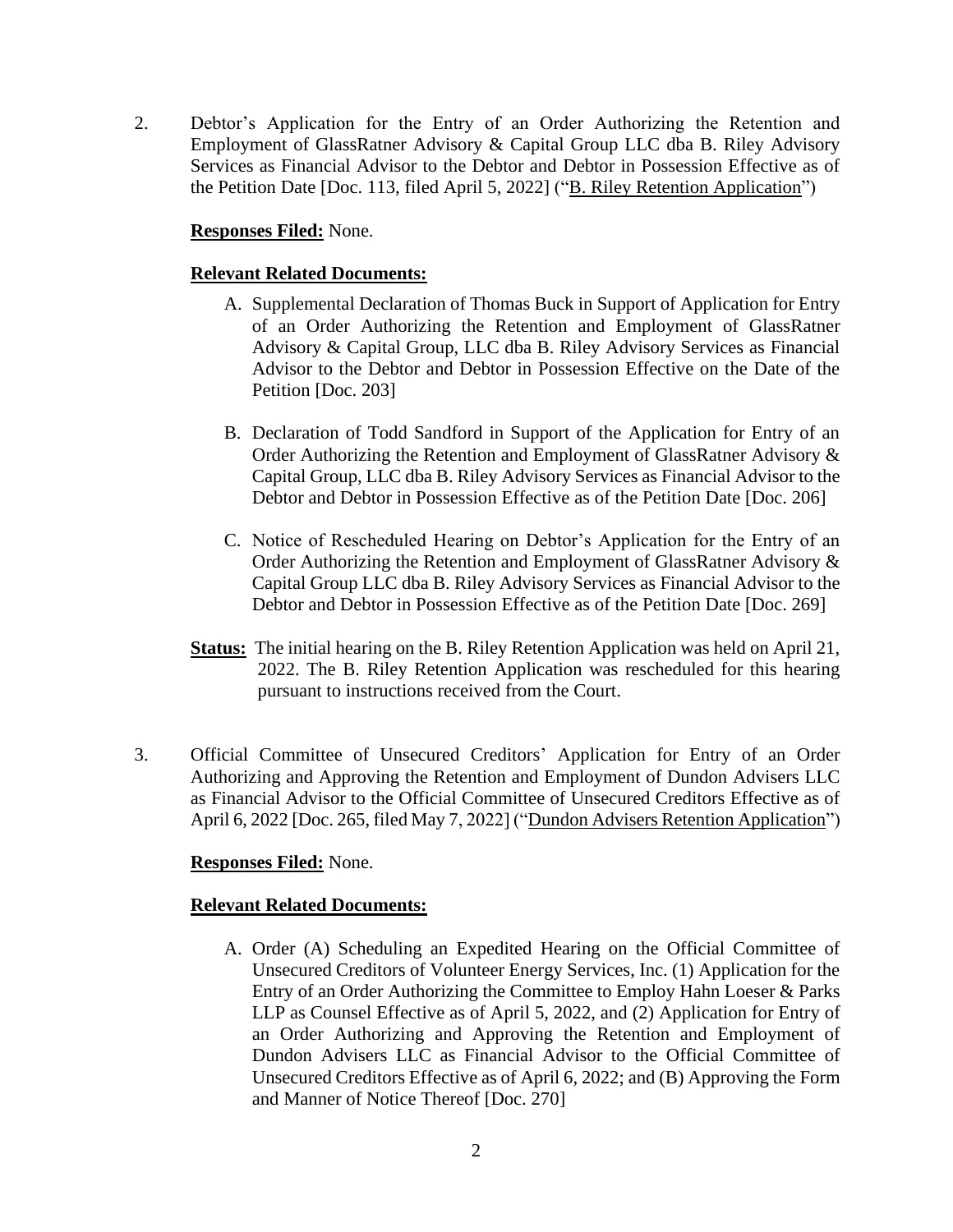- B. Notice of Expedited Hearing on the Official Committee of Unsecured Creditors of Volunteer Energy Services, Inc. (1) Application for the Entry of an Order Authorizing the Committee to Employ Hahn Loeser & Parks LLP as Counsel Effective as of April 5, 2022, and (2) Application for Entry of an Order Authorizing and Approving the Retention and Employment of Dundon Advisers LLC as Financial Advisor to the Official Committee of Unsecured Creditors Effective as of April 6, 2022 [Doc. 271]
- **Status:** This matter is being heard on an expedited basis, is uncontested, and is going forward for purposes of presenting the proposed form of order.
- 4. Application of the Official Committee of Unsecured Creditors of Volunteer Energy Services, Inc. for an Order Authorizing it to Employ Hahn Loeser & Parks LLP as Counsel Effective as of April 5, 2022 [Doc. 263, filed May 6, 2022] ("Hahn Loeser Retention Application")

#### **Responses Filed:** None.

#### **Relevant Related Documents:**

- A. Order (A) Scheduling an Expedited Hearing on the Official Committee of Unsecured Creditors of Volunteer Energy Services, Inc. (1) Application for the Entry of an Order Authorizing the Committee to Employ Hahn Loeser & Parks LLP as Counsel Effective as of April 5, 2022, and (2) Application for Entry of an Order Authorizing and Approving the Retention and Employment of Dundon Advisers LLC as Financial Advisor to the Official Committee of Unsecured Creditors Effective as of April 6, 2022; and (B) Approving the Form and Manner of Notice Thereof [Doc. 270]
- B. Notice of Expedited Hearing on the Official Committee of Unsecured Creditors of Volunteer Energy Services, Inc. (1) Application for the Entry of an Order Authorizing the Committee to Employ Hahn Loeser & Parks LLP as Counsel Effective as of April 5, 2022, and (2) Application for Entry of an Order Authorizing and Approving the Retention and Employment of Dundon Advisers LLC as Financial Advisor to the Official Committee of Unsecured Creditors Effective as of April 6, 2022 [Doc. 271]
- **Status:** This matter is being heard on an expedited basis, is uncontested, and is going forward for purposes of presenting the proposed form of order.

#### **II. CONTESTED MATTERS**

5. Debtor's Motion for the Entry of an Order Authorizing the Debtor to Sell Certain Miscellaneous Assets Free and Clear of All Liens, Claims, Interest, and Encumbrances Pursuant to Section 363 of the Bankruptcy Code [Doc. 261, filed May 6, 2022] ("Miscellaneous Sale Motion")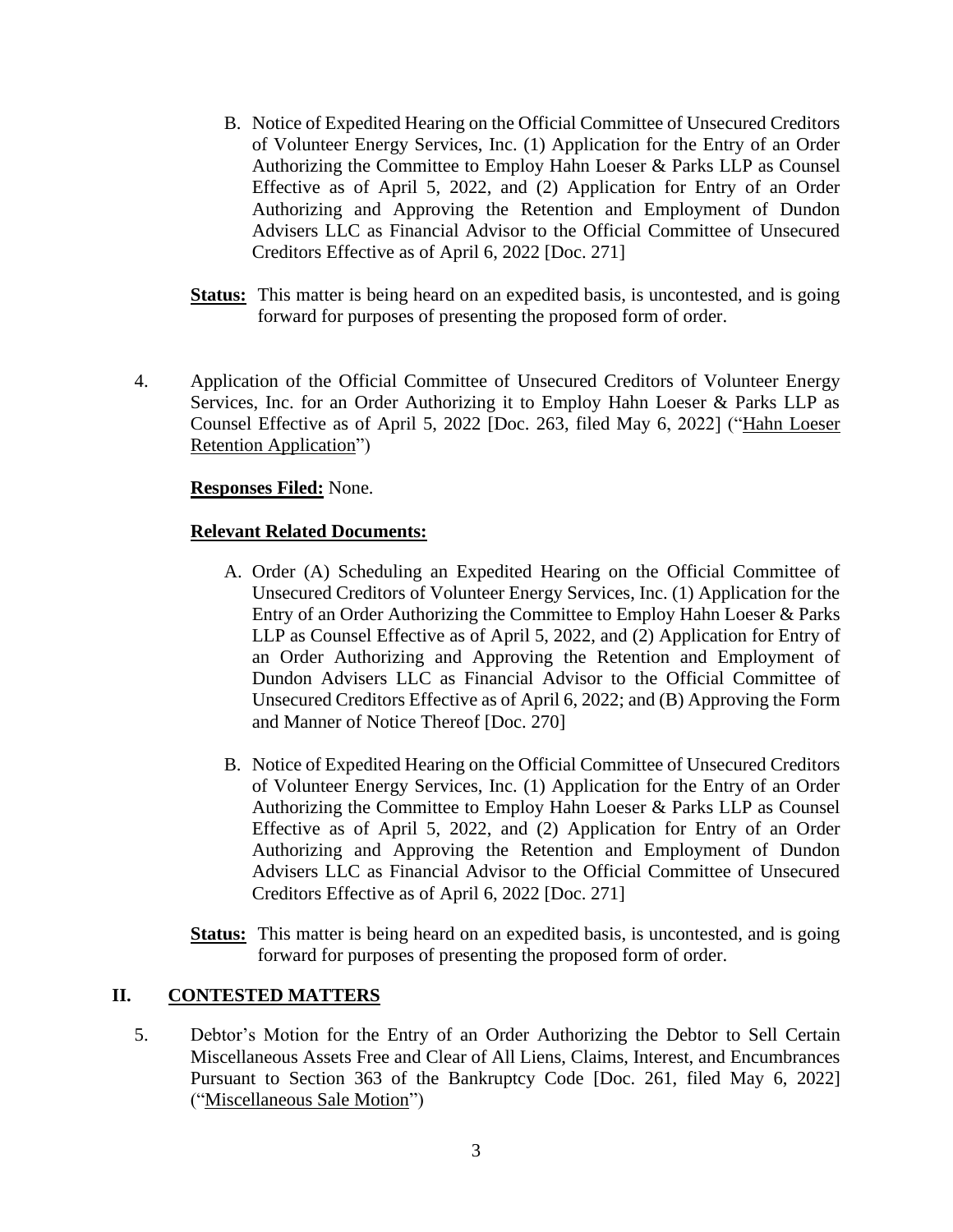# **Responses Filed:**

A. Objection of the Official Committee of Unsecured Creditors to Debtor's Motion for Entry of an Order Authorizing the Debtor to Sell Certain Miscellaneous Assets Free and Clear of All Liens, Claims, Interests, and Encumbrances Pursuant to Section 363 of the Bankruptcy Code [Doc. 291] ("Committee's Sale Motion Objection")

# **Relevant Related Documents:**

- A. Notice of Hearing on Debtor's Motion for the Entry of an Order Authorizing the Debtor to Sell Certain Miscellaneous Assets Free and Clear of All Liens, Claims, Interest, and Encumbrances Pursuant to Section 363 of the Bankruptcy Code [Doc. 262]
- **Status:** By agreement of the parties, the deadline to file a reply to the Committee's Sale Motion Objection is May 23, 2022, at 11:59 p.m. This matter is going forward as an evidentiary hearing.

# **III. CONTINUED MATTERS**

6. DTE Energy Trading, Inc. Application for Allowance and Payment of Administrative Expenses [Doc. 252, filed May 2, 2022] ("DTE Administrative Expense Application")

**Responses Filed:** None to date.

## **Relevant Related Documents:**

- A. Notice of Hearing on Application of DTE Energy Trading Inc. for Allowance and Payment of Administrative Expenses [Doc. 253]
- **Status:** This matter is continued to the omnibus hearing scheduled for **June 14, 2022, at 9:30 a.m.** The deadline to file an objection or response to the DTE Administrative Expense Application is **June 7, 2022**. The deadline to file a reply to any objection or response is **June 11, 2022.**

# **IV. ADDITIONAL MATTERS**

7. Debtor's Third Omnibus Motion for Entry of an Order (I) Authorizing and Approving the Rejection of Certain Executory Contracts and (II) Waiving the Requirements of Bankruptcy Rule 6006(f)(6) [Doc. 155, filed April 8, 2022] (the "Third Omnibus Rejection Motion")

## **Responses Filed:** None.